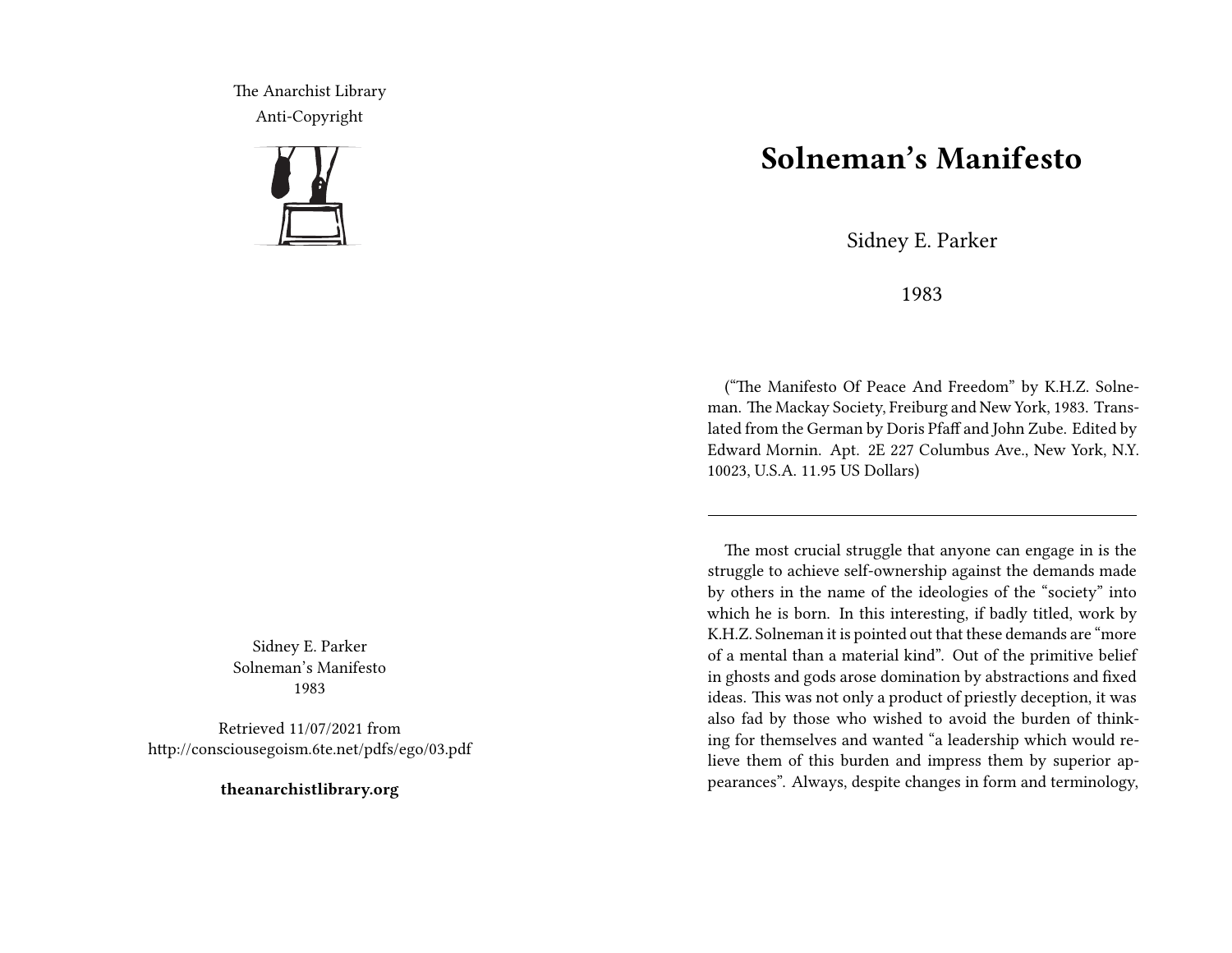there exists this demand for the acceptance of some transcendent power to whom or which allegiance is regarded as obligatory:

"While on the one side belief in a personal God gradually disappeared, even though it is still alive in millions, originally religious commandments remained still in force, but now as 'ethical' commandments and without people being conscious of their origin. At the same time, new gods with new commandments took the place of the previous ones. Philosophy, sociology and even modern theology have depersonalized the concept of God more and more and transformed it into the rather misty concept of an abstraction of 'love' or an impersonal world law, which again sets 'tasks' or a 'final aim'. Naturally, the self-appointed prophets and interpreters of this new God determine the specific commandments and prohibitions and, more or less through coercion, keep the individual at work to fulfill his 'task' or 'destiny'."

To accept the validity of such abstractions as 'God', 'Society', 'Nation' and 'Class' is to condemn oneself to wandering in a perpetual fog haunted by the ghosts of what are no more than human inventions. To think realistically one needs a concrete starting point. This is "the actual mortal ego of each individual human being" and here Solneman acknowledges Max Stirner as the pioneer of such egoistic thinking.

From an egocentric standpoint, therefore, it becomes clear just how nonsensical it is to regard abstractions as volitional beings and to ascribe to collectivities the ability to think, to feel and to demand ("the will of society", etc.) Only the individual is capable of such activities and basing himself on this awareness Solneman launches a well-argued assault upon all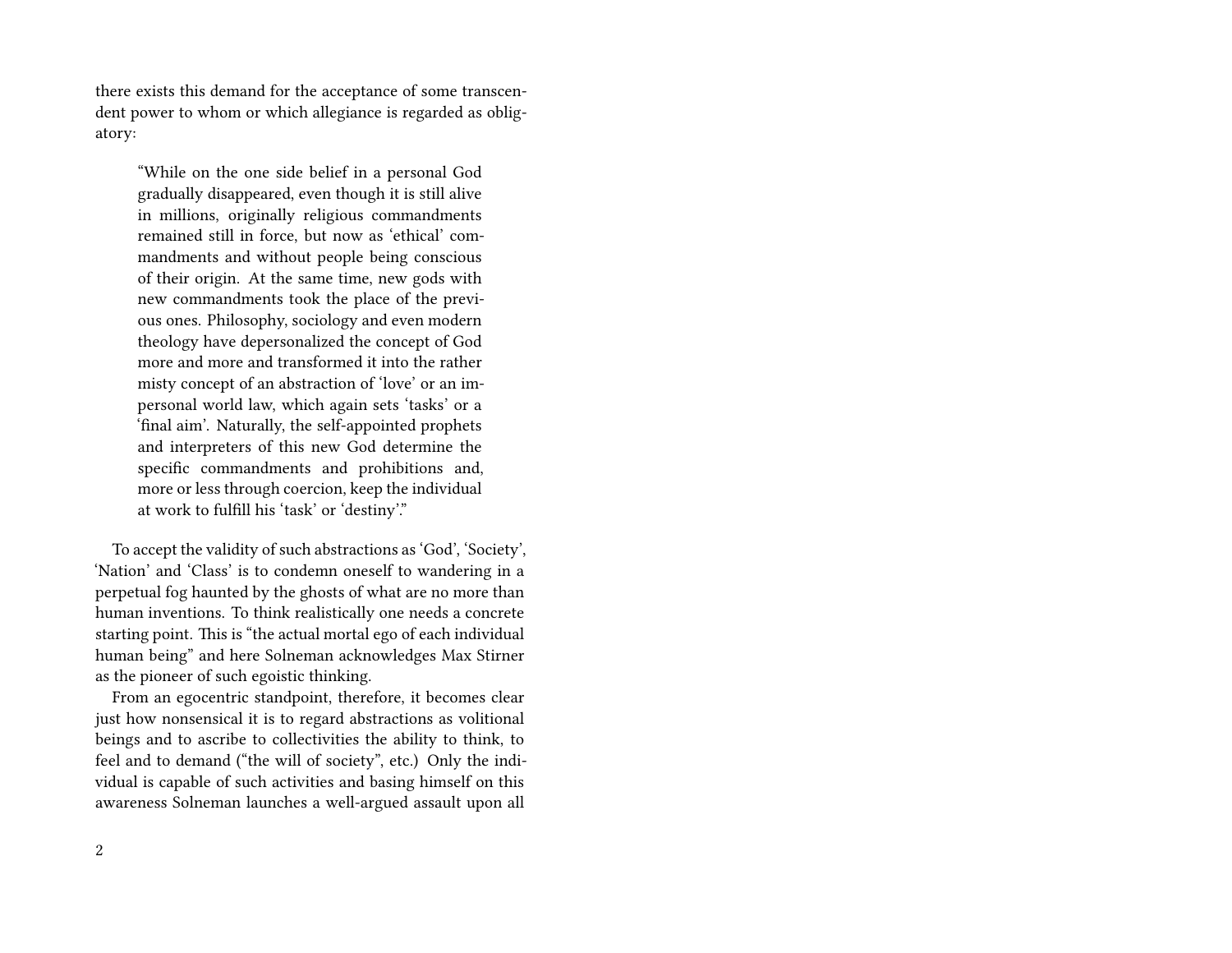expresses a hope, a wish, an unverified belief. It belongs to those "metaphysics" which he himself defines as "all concepts and doctrines which go beyond the realm of sensibly and logically graspable experienced reality."

To sum up: Solneman's critique of prevailing ideologies is of great value to individualists everywhere. His claimed peaceful transformation of the world, however, belongs to a category of faith akin to all those other utopian delusions that litter the history of human beliefs. To reject all belief in authority over myself is certainly experiencable and sensible. To deduce from this that all others individuals can do the same thing does not follow. It is an accomplishment limited to a few, as all "experienced fact" testifies.

S.E.P

those ideologies that have as their purpose the subordination and sacrifice of individuality - in particular, the ideology of the State, the ideology of Marxism, and the ideology of democracy.

In general I agree with Solneman's criticism of these ideologies and the fallacies and frauds that are used to justify them, although at times I think that in his efforts to be "fair" to his opponents he lands himself in the very trap he is seeking to expose. For example, in his discussion of the development of the idea of sacrifice in primitive tribes he remarks that

"So the feeling grew - and was confirmed by the behaviour of others - that sacrifices for the community were something worthy of praise. They are this, in fact, under certain circumstances and within certain limits, provided the person concerned makes them himself voluntarily, and does not demand them from others through pressure and coercion."

Certain religious and humanist moralists would not dissent from such a view, but from an egoist standpoint I cannot see how Solneman can justify it. Apart from the fact that he does not specify the "circumstances" and "limits" he mentions, it would seem here that he is investing "the community" with the same idolatrous qualities that he so effectively denounces when it has been labelled "society" or "people" ("A purely mental construct, a fanciful image in the heads of those who merely *believe* this product of their faith"). Sacrifices carried out while under the domination of a fixed idea like "the community" are not *voluntary* behaviour - that is, behaviour stemming from an individual's *own* will.

However, such lapses in his critical *analysis* are rare. It is when he comes to outline his *constructive* proposals for "new social relationships" that my fundamental disagreements begin. I do not intend to go into the details of his programme of